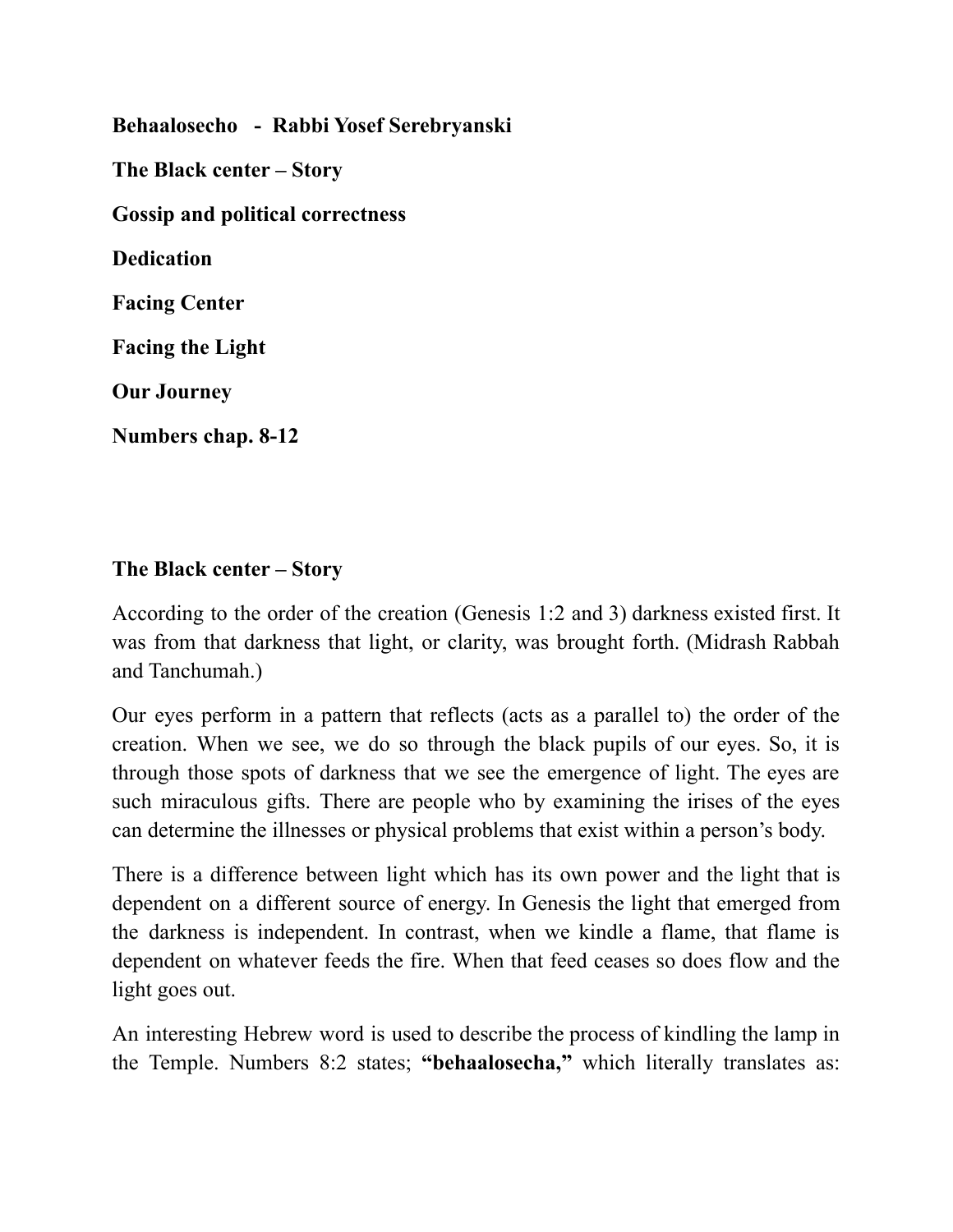**"when you cause to go up."** This terminology refers to the flame, which constantly burns in an upwards direction.

(Proverbs 13:9) **"The light of the righteous will rejoice and the candle of the wicked will be extinguished."** Rabbeinu Bachya explains that King Solomon understood that the light of the righteous was not dependent on anything other than the eternal source of its connection to the Creator. It is an unlimited eternal light. These are the people whose shine does not depend on other people as a fuel source.

In contrast, the light of the wicked is one of limitations. The joy that is experienced by the wicked is connected to physical aspects in this world. Thus, when the soul departs from the body so does their joy. The soul that accompanied that body then remains in a limited space, thus the light no longer shines.

There are people whose shine is totally dependent upon the action and reaction of other people. This shine is one that emanates from physical wealth, power, etc. It is not a shine emanating from or reflective of one's connection with the Creator.

Much of the light that people bring forth demonstrates their lack of true belief of the origins of life from the Creator. As such it has a negative or limited other side to it. When people fail to realize or properly acknowledge the source of their gifts, they often tend to use them improperly. They become convinced that the dispersing of these assets is truly within their rights and have no concern about the longevity of their existence.

When darkness presents itself and we are able to extract the light from it then we have a pure light. The black represents a concealment of the Creator life force and the light reveals the Creator in everything. Actually, it is easy for us to see this light and when contrasted to the darkness revel in the miracle of its source. It is light that brings true clarity to all things and illuminates even from within the depth of darkness. When we are able to recognize that, we become part of that flame which is always rising.

We all have our blind spots and together we support each other with the gifts of that which we are able to see. Moses said to Chovav (Numbers 10:31) **"You will be like eyes for us."** (Sifri) Things that we are blind to, you open us up to see.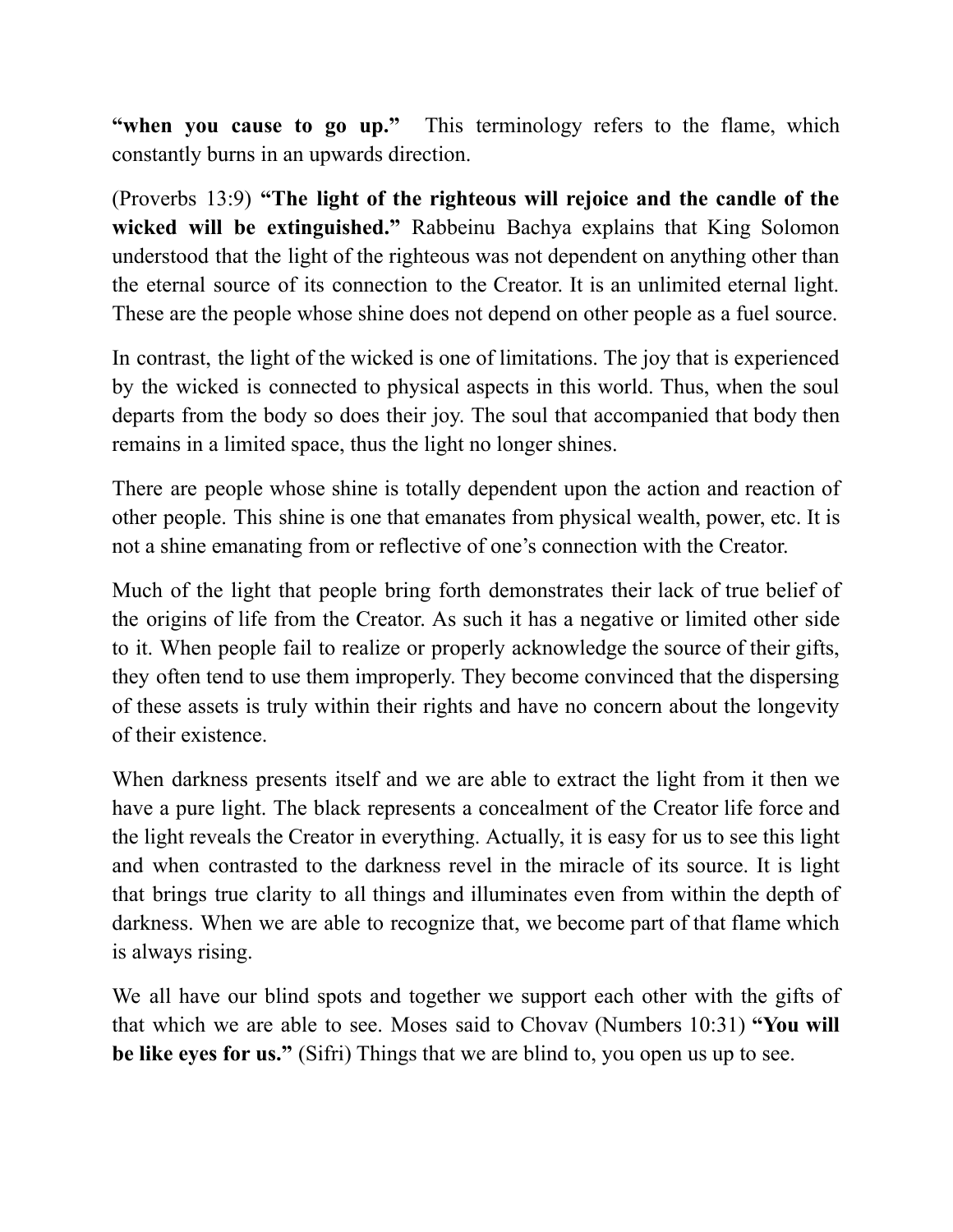The following is a story of perception: (Ben Ish Chai parshas Behar in the name of Ohel Yaakov)

There was a wealthy man who had two married sons who lived in a faraway land. One son was wealthy. The other one was a pauper. He also had a single son who lived with him.

When the plans were underway for his third son's wedding, the man sent an invitation to his wealthy son. In it he asked him to bring his entire family to the wedding. He asked that he bring along his poverty-stricken brother and his family as well. This way the whole family would come celebrate the wedding together, completing the joyous occasion. In his instructions he told his son to spend whatever money was fitting to prepare for the wedding. He wrote: "Spend as much money as you want for the journey and clothes. All expenses that you make for my honor, I will repay you."

The wealthy son read the letter and lost no time in going to the best tailor and getting the most expensive clothes for his family. He knew that there was no limit as he would be reimbursed for all of his expenses. At the appropriate time, as the wealthy brother and his family got ready to take the coach to the wedding, he remembered that his father had instructed him to bring along his poor brother and family. He sent one of his servants to collect his brother and family and took them with him to the wedding.

Upon arrival the wealthy brother alighted from the coach with his family all bedecked in their expensive finery. Everyone who saw was awed by the grandeur and wealth of this son. They were followed by a family of paupers who came out of the coach wearing tattered clothing. Stunned by the stark difference between the coach's riders, people wondered aloud as to who these paupers were. They were told that this was the brother of the wealthy son who brought them along as they lived near each other. People became silent and one can only imagine what they thought about the situation.

Suddenly the wedding music began, and people forgot the shock of that arrival. Only one man could not rid himself of the vision of shame that the arrival of that coach caused….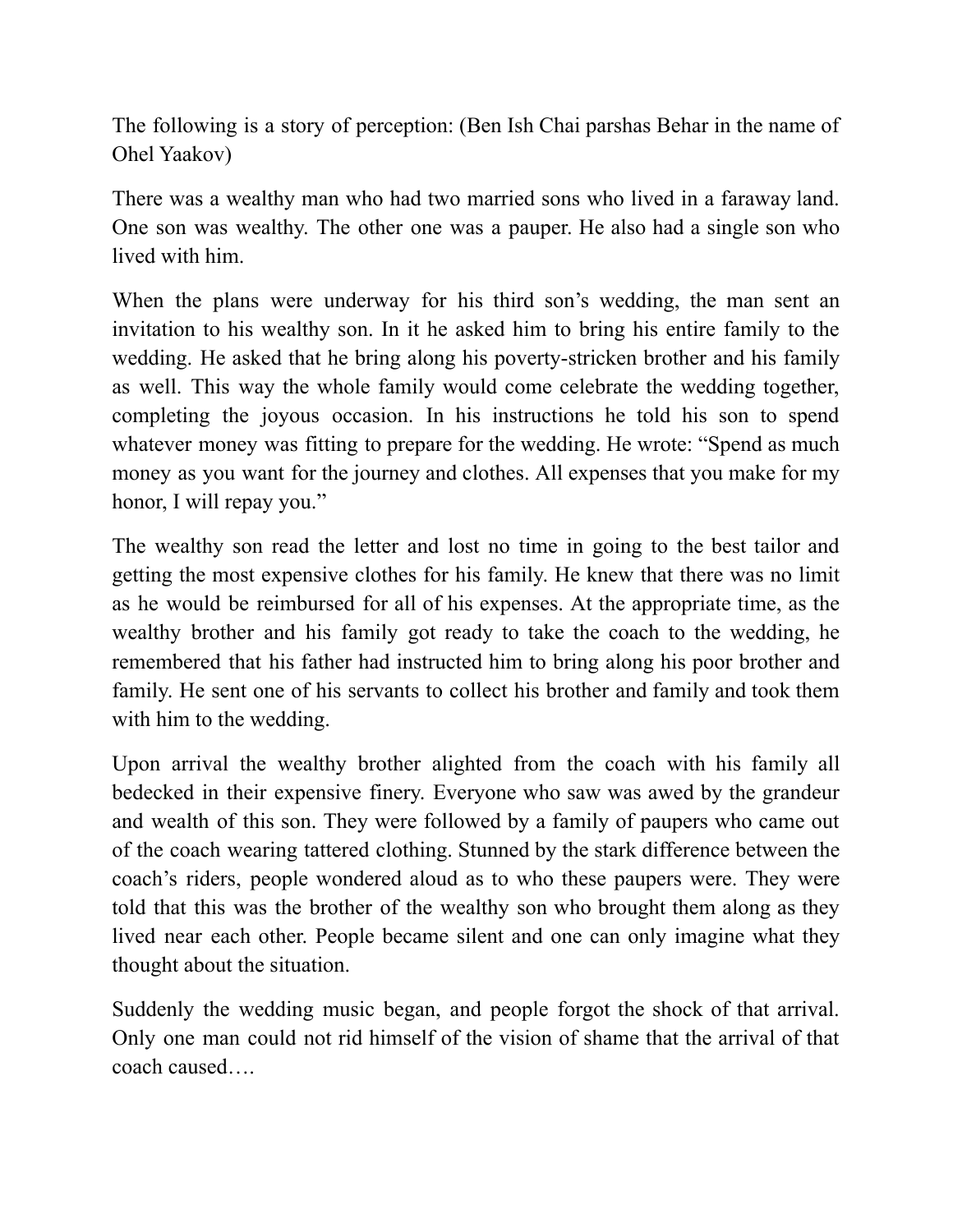After the wedding, the wealthy son came to his father to tell him that he was leaving because he was unable to leave his business for too long. In doing so he indicated that his resources were dependent upon his work and all the time away was costly. It was a hint to his father that it was time to reimburse him for the expenses of the trip. The father did not respond to the hint and wished him a safe journey. The son saw that the father did not take his hint and so decided to be blunt.

He took out the receipts and showed his father how much he spent for the wedding. The father showed that he was awed at how much the son spent and agreed it was a lot of money but did not offer to recompense the monies he spent.

The son was shocked, as his father had written to him that he would get back whatever he laid out. He did not understand why his father was not offering him the money. He decided to be direct. "Father did you not write to me that you would pay me for all my expenses? It seems that you have forgotten your promise."

The father replied. "I **never** told you that I would simply pay for all of your expenses for the wedding. However, I did write that all the expenses that you made for the sake of my honor I would gladly give back to you. These receipts are all things you bought explicitly for **your** honor.

Had you paid attention to what I instructed, you would have surely been concerned about my honor. You would have seen to it that your brother and his family had clothing that was at least as beautiful as what you purchased for yourself and your family. Since you did not, you proved that your actions were not taken to bring honor to me. Instead, you brought me shame as it appeared that I (and you in your haughtiness) am not generous to my poor son and chose to shame him in public at our family celebration. Since you chose to bring me pain and shame instead of honor, I do not have to pay you for things that you did for your personal honor."

### **Gossip and political correctness**

Gossip in Hebrew is Loshon Horah which actually means a tongue that causes bad. It could be that the person is saying the right thing or the words that people want or are considered acceptable to hear. It may be words that people want to accept as truth even though it is false. It does not have to be a blatant lie. It can be a partial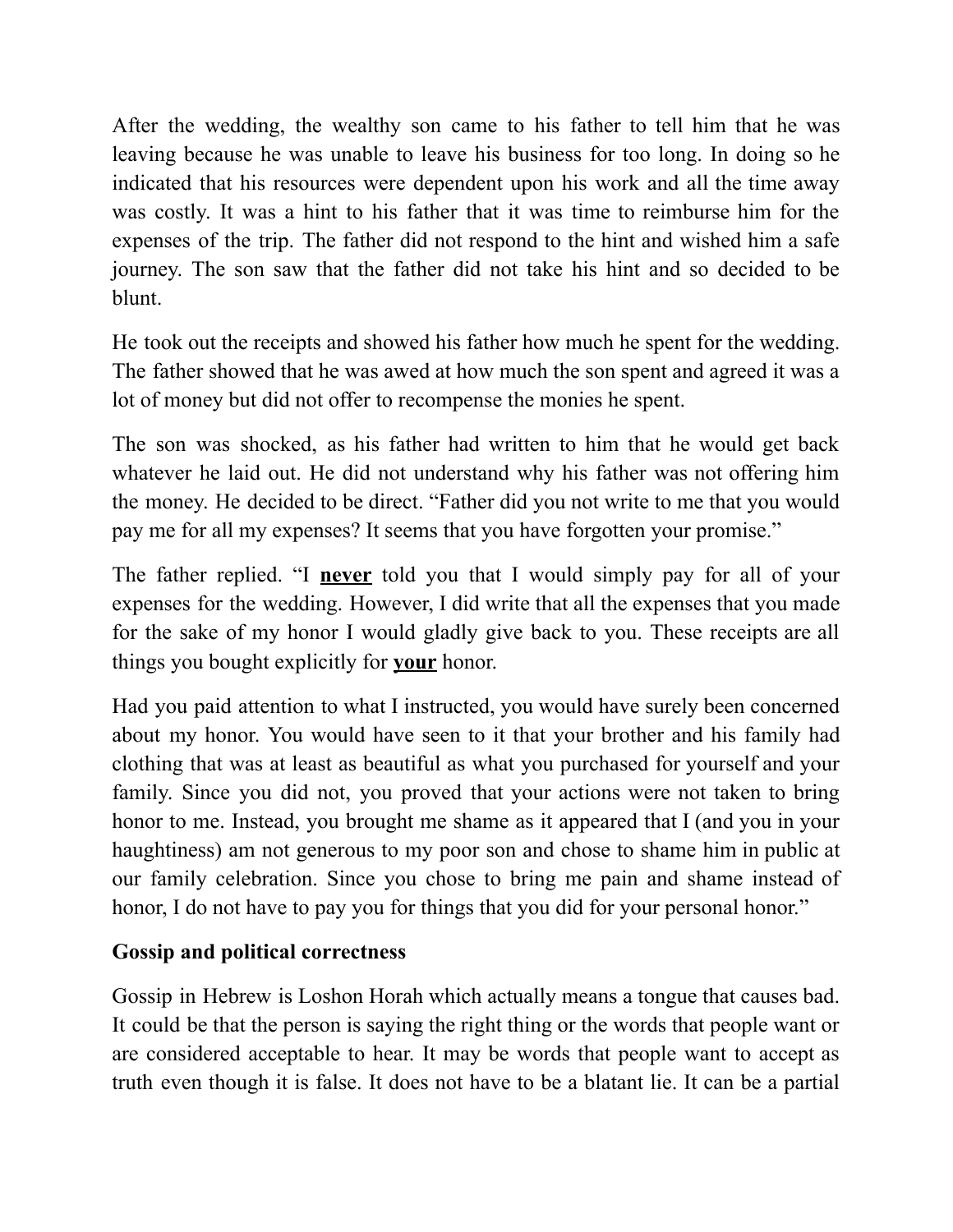truth. It can also be the words that a person is telling him/herself about their own self and life.

The Talmud (Eruchin 15) states that Loshon Horah kills three people. It kills the one who makes the statement, the one who accepts it, and the person about whom it is being spoken. This is one reason as to why innocent people suffer.

A person can sanctify oneself in thought, speech and action. We can have thoughts that connect directly with the Creator or have thoughts that reflect disconnection. We can use our gutturals and speech to connect with the Creator or use them in a way that disconnects. Our actions can be done in accordance with the will of the Creator to connect or in ways that disconnect.

In the time of Moses (Numbers 11:6) many people were focused on the manna food rather than on their connection with the Creator. Their thoughts of disconnection caused many to be consumed and die. They were given their desire based in their disconnection. Moses who wanted everyone to act in a manner that reflects connection with the Creator was frustrated.

Life today is no different.

**The Midrash Tanchuma** (Nosso 16) writes that the drive in creating this world is due to the Creator desiring an abode in this world. **Tanya** chapter 36 explains the reason for this is the ability of transformation that exists in this space. The purpose of giving the Torah was that through following its guidelines a person will not become nullified by the intense Creator revelation that will occur in the future. In this way the messianic era and resurrection of the dead is the end result of this realm.

People, businesses, religions, groups, etc., all have their own agenda no matter what the cost is to society. Therefore they choose to believe in the words and actions that support their agenda, even if to an onlooker it can easily be seen as false.

People have or choose a leader who has his own agenda which reflects that on some intrinsic level individuals have personal agenda. When they say they are governing for the people and that they are doing what is best for the people, the truth is that is it usually best for their own agenda. People support such leaders,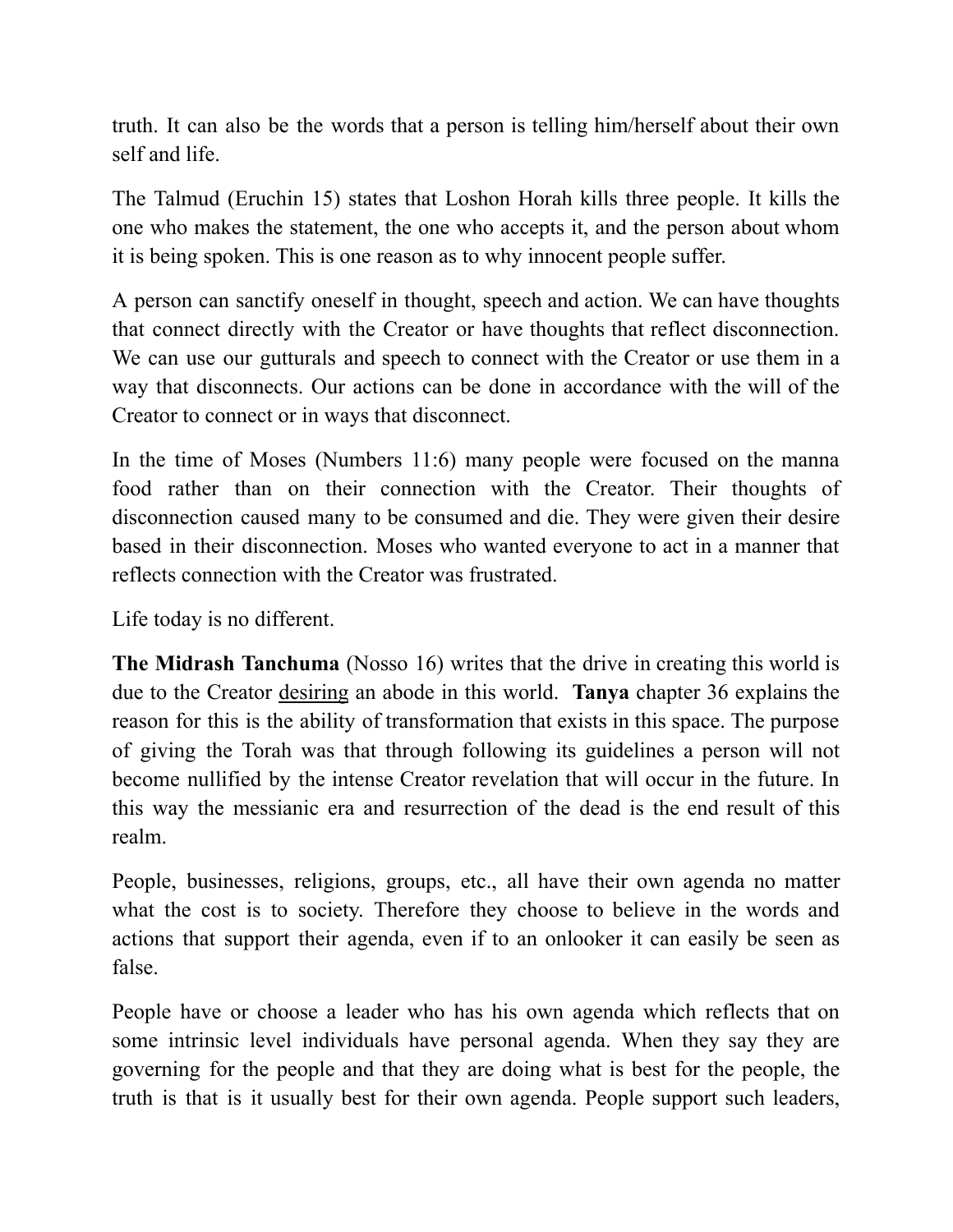governing and groups as they do not want to see the falsehood of their own personal agenda.

There are people who truly want the best for everyone without personal control or agenda. Yet, people do not listen to them as it means they would have to look at their own truth.

The words people use and their perspective of them all fit into the agenda that perpetuates the lies and disconnection from the Creator. There are many people who are searching and being swept up in the falsehood that pervades society. Feeling good and happy seems right to them even though the long term consequences are not that way.

Taking active responsibility for ones words and actions is essential. Saying that you take responsibility, although it sounds good it does not make it happen. The lies that we have been so gullible to accept need to be changed even if till now we lived our whole life based on those lies. Focusing on the life force that connects with the Creator and creation and not following the energies that cause us to disconnect will help the world change in a proper way.

People use religion, science, etc., for personal agenda and do not live with pure intention. The difficulties of the past were necessary in order for us to become partners in creation. Working through our issues unites us while circumventing them causes them to surface later. Together we can fix everything but it begins with each individual making an effort. It is so because the Creator wished it this way; that was and is the intention and desire of the Creator. The Torah is here as a guidance and even though many have intentionally mistranslated or misquoted it, the Torah itself remains intact.

The Hebrew word for bad is "rah." When the letters are reversed it read "air" which means awake. When we awaken our pure heart in thoughts, words and action we change the world.

### **Dedication**

While events in life may at times seem random the truth is the opposite. Everything is part of cause and effect whether obvious or subliminal. Thus in Torah there is always a question why one incident follows another! What is the lesson from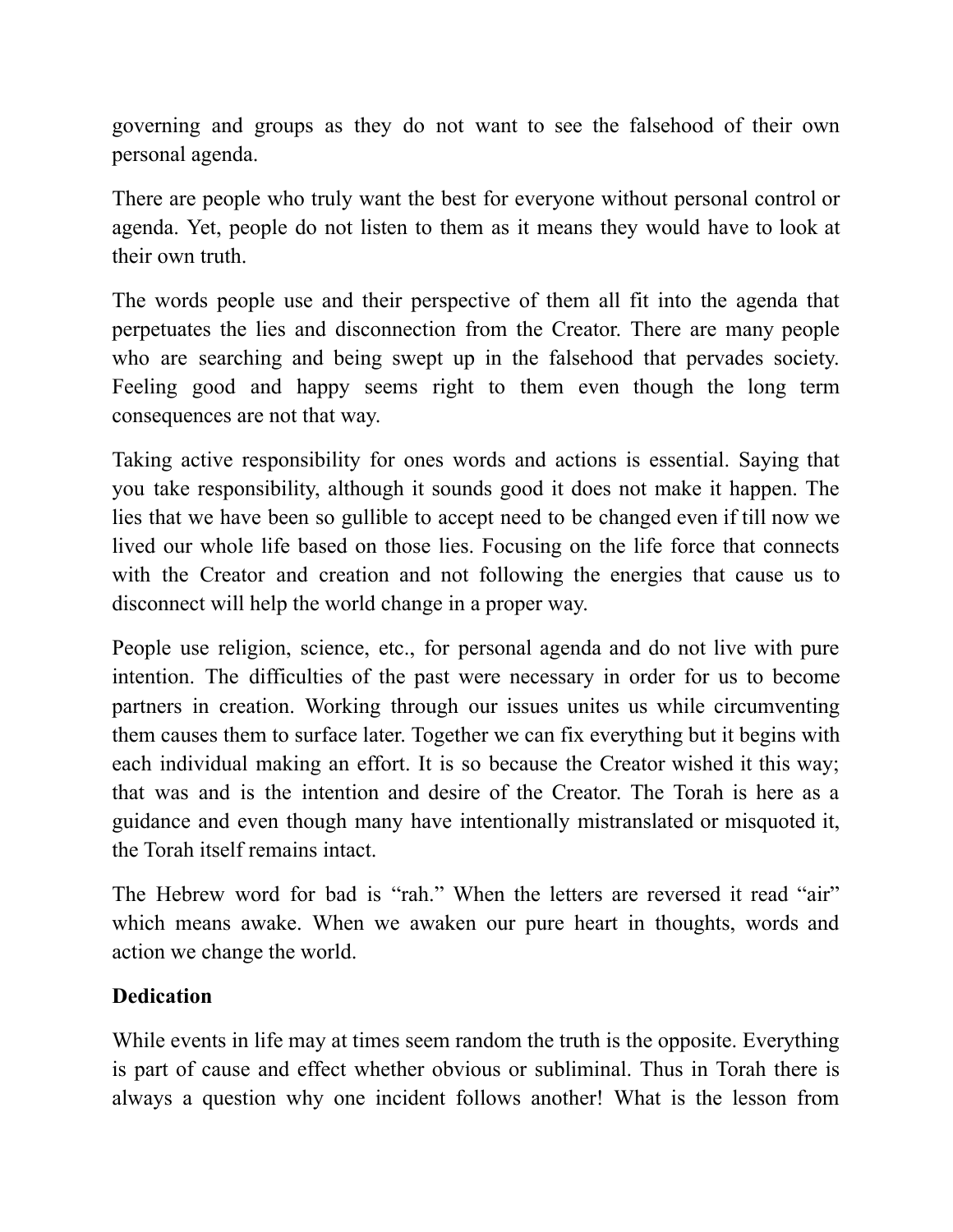closeness of words in the Torah? In essence it is all one but in expression it is in different times and spaces. There is a physical relationship that is obvious to people but there is also an emotional, psychological, spiritual and frequency relationship.

In Bamidbor (Numbers 8:2) Moshe tells Aharon "When you light (lit. Elevate) the candles, towards face of the menorah they give light, the seven candles." In the simple sense it means that all candles should be pointing to the central candle or shaft. There is a discussion as to the exact position of the menorah and thus which directions the light shone. The reasons for the direction are spiritual in nature and discussed in commentaries.

Rashi mentions the question that many other commentaries have as to what can be learned from the fact that the section describing lighting the candles in next to the donations to the Tabernacle from the princes of the tribes. He brings the Midrash to say that Aharon felt weak when he saw that all the princes gave donations and not his tribe as they had no wealth. He was consoled by being told that the work of spreading light was greater than all their gifts.

The question is where does this assumption that he felt weak come from? It is not mentioned in the verse and it could very well be that Aharon was happy to see what everyone was doing, why should he want to do what others do? He was doing what the Creator wanted him to do. Maybe the answer is in how people view Aharon, a person who they did not personally know. The way they look at him reflects their personal issue or the issues of people they are guiding.

The reason the two chapters were put together is not because Aharon felt weakness but to say that each did his service the way G-d wanted him to. We find a fascinating thing in the writings of the Ramban. Regarding old manuscripts there is usually one original. Whereas the Ramban edited his own writings after they were published and so we can see how he studied and changed his perspectives as he learned and grew.

In the first edition he brings the same Midrash as Rashi and asks, what is specific special about the candles that Aharon is told about, he could have been told about others work that he did for G-d. In the later edition the Ramban asks a different question, why did Aharon need to be comforted? This is asking on the assumption made in the Midrash.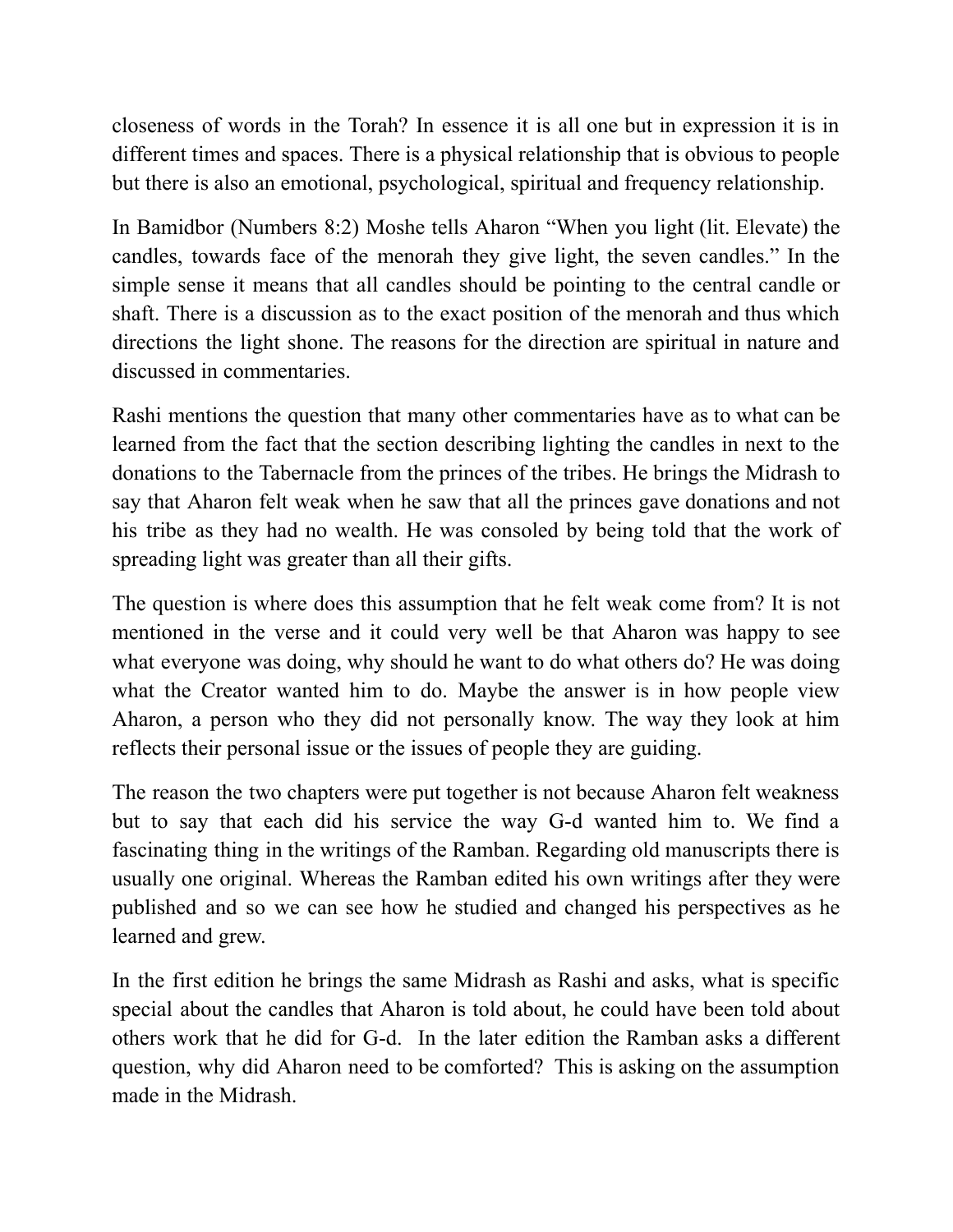Accordingly he quotes Rabbeinu Nissim that the Midrash is talking about the future when the Chashmonoim will rededicate and rekindle the lights of the Temple and create the festival of Chanukah. Thus the Midrash that Rashi brings is not part of the simple meaning of the text but something that can be alluded to if the verse is talking about the future. In this sense also the dedication of the princes of the tribes was not just for the day of celebration but for all future generations.

A lesson from this can be regarding our actions and desires. When we dedicate our self to serving the Creator, the service is in the moment but the ramifications are for the future. The Creator does not need anything but when we act with a simple and pure heart connection it brings light into our future.

## **Facing Center**

# **INCLUSION OF ALL BEING IS A KEY TO TRUE DELIGHT.**

The reasons that people concoct to explain our existence surely apply within the framework of imbalance that has been an essential part of this existence for thousands of years. Kabbalah explains that this behavior is part of a conglomerate of energies within the creation that express themselves in ways that create separation.

Many of the things that people hold onto as devout beliefs and practices are based upon words that they were taught to accept without question. In the Torah (**Exodus 24:7**) we read the response of the children of Israel when before they received the revelation at Mount Sinai. The popular translation of their words is: **'We will do and then we will hear.'**

One of the results (of the understanding of this translation of that phrase) is that many people have adapted an operational mode of doing things without asking questions. It is as if all of the things that man dictates were somehow comparable to that circumstance. Worse still, many people have used this phrase as a base to accept even more extreme behavior. They have convinced themselves that it is holy to simply accept dictates from their leaders with no need to take personal responsibility for what those actions might precipitate.

On a deeper level, the phrase can be better understood to mean: **'Once we act, then (the experience of the Torah) it will penetrate us, and we will have a**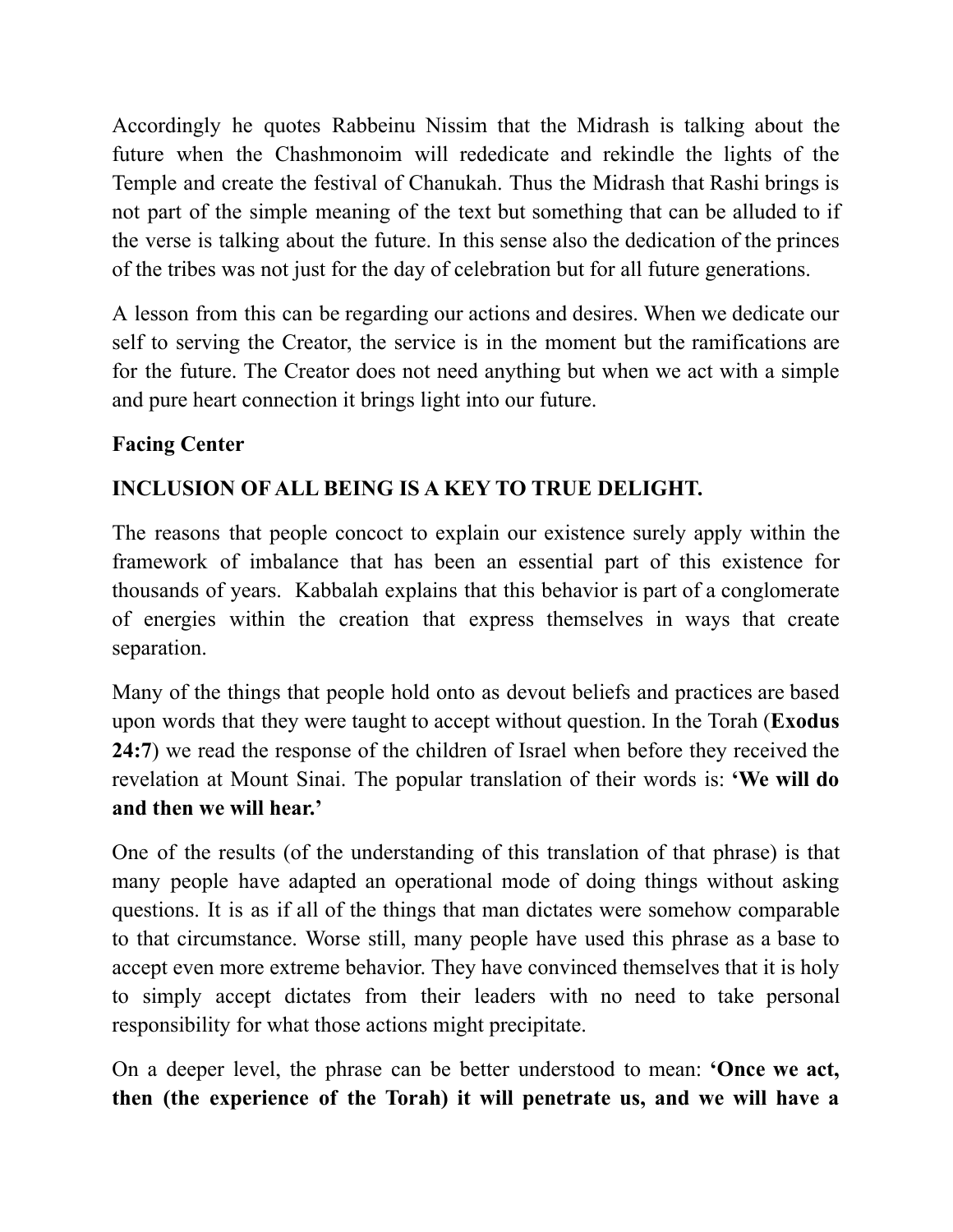**better understanding.'** When seen from this perspective, many of the actions precipitated by the former interpretation simply fall away.

The words 'darkness' and 'light' are often used to differentiate or describe the differences between good and bad. An open heart (where words are unnecessary) can easily see the light without being blocked by the human distractions. That which is a light and happy circumstance to one person may spell gloom and disaster to another. Dark and light reflect separation whereas a pure heart has no definitions that separate.

(Numbers 8:2) **"When you elevate the lights, it should appear to face** (the center) **of the candelabra** (of that which holds the lights in place)**."**

Physically, in the Temple, the candles are lit on the candelabra with the branches facing the center. In a deeper sense this formation refers to the light of each individual person. To elevate personal light, each individual needs to be constantly focused on the center of that which holds his/her light in place. The Menorah (candelabrum) in the Temple (that held the sacred lights in place) was forged out of one solid piece of gold. This was meant to signify the importance of the oneness of life.

There is a story about Reb Michoel from the city of Nevel. One day, while he was in the middle of reciting the prayers of the Shma (which is the heart's declaration of faith and of the belief in the oneness of God) a shoemaker walked into the room. Instantly, Reb Michoel interrupted his prayers! He did so in order to bring to the man's attention a student in the school whose shoes were torn, and to stress the importance of his acquiring good shoes.

After the incident Reb Michoel was asked **how** he dared to interrupt his prayers to God, especially at such a crucial juncture. His response was that there was no interruption at all. He stipulated that one must remember that being at one with God means being concerned about the physical needs of another human being.

(Numbers 10:4) **"If they sound a blast with one, the leaders shall assemble to you, heads of Israel's thousands."** This verse has another translation; **"When you want oneness to be imbedded** (or infused in people) (it is then a prerequisite that)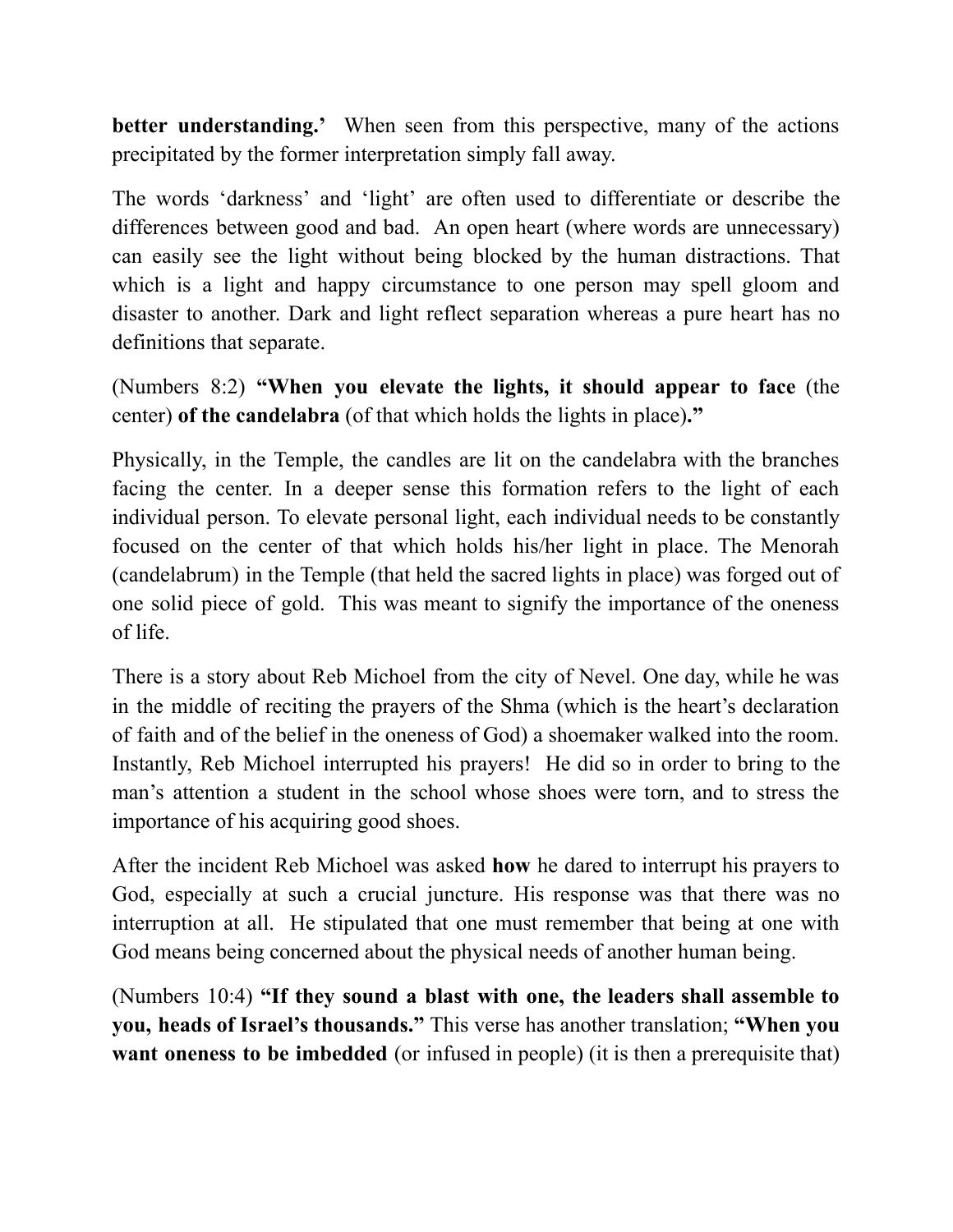**leaders have to come together for the sake of the people** (and have no other agenda, since they) **bear wisdom that is learned for Israel."**

## **Facing the light**

To light a person's light, you have to face that which needs lighting. If you can see the spark of light within a person when you look at them, you will be able to (help them) "light their light." Trying to connect with them by correcting their dark points instead of building on the light that exists within is a path that will lead to failure more often than it leads to success. People who are encouraged to feel good about their abilities are able to feel accomplished as opposed to being internally needy. When a person is fully faced with the source of the light, then darkness does not exist.

Facing darkness with light is helpful but there must be a relationship with darkness for you to do that. All the branches need to face the center (Numbers 8:2). When they do then all the light is connected to where it is supposed to be. If they are not facing center which is the source of all life, then the light's shine is off center.

My grandfather told me that the main thing is the question, not the answer. Questions cause us to search in places where we may not have checked previously to find answers. This enables us to be open to what we may not have thought about or understood prior to searching. Easy "pat" answers pacify us and discourage us from searching further to find the truth. Many a person is often afraid to look at the truth clearly as it may result in having to alter his/her lifestyle. This fear often continues for many until they are left with no other choice.

In life there is always space for expansion beyond our current perception and comprehension. There are certain conditions which we should truly attempt to correct in order to enable us to move forward together. We should cease to judge ourselves and others. We should stop requiring that things happen or be conducted in only one "specific" way in order to consider them "acceptable." We should learn how to demonstrate love without destroying it based on unrelated personal issues. A lesson can be learned from having two ears and one mouth. We should attempt to listen twice as much as we speak.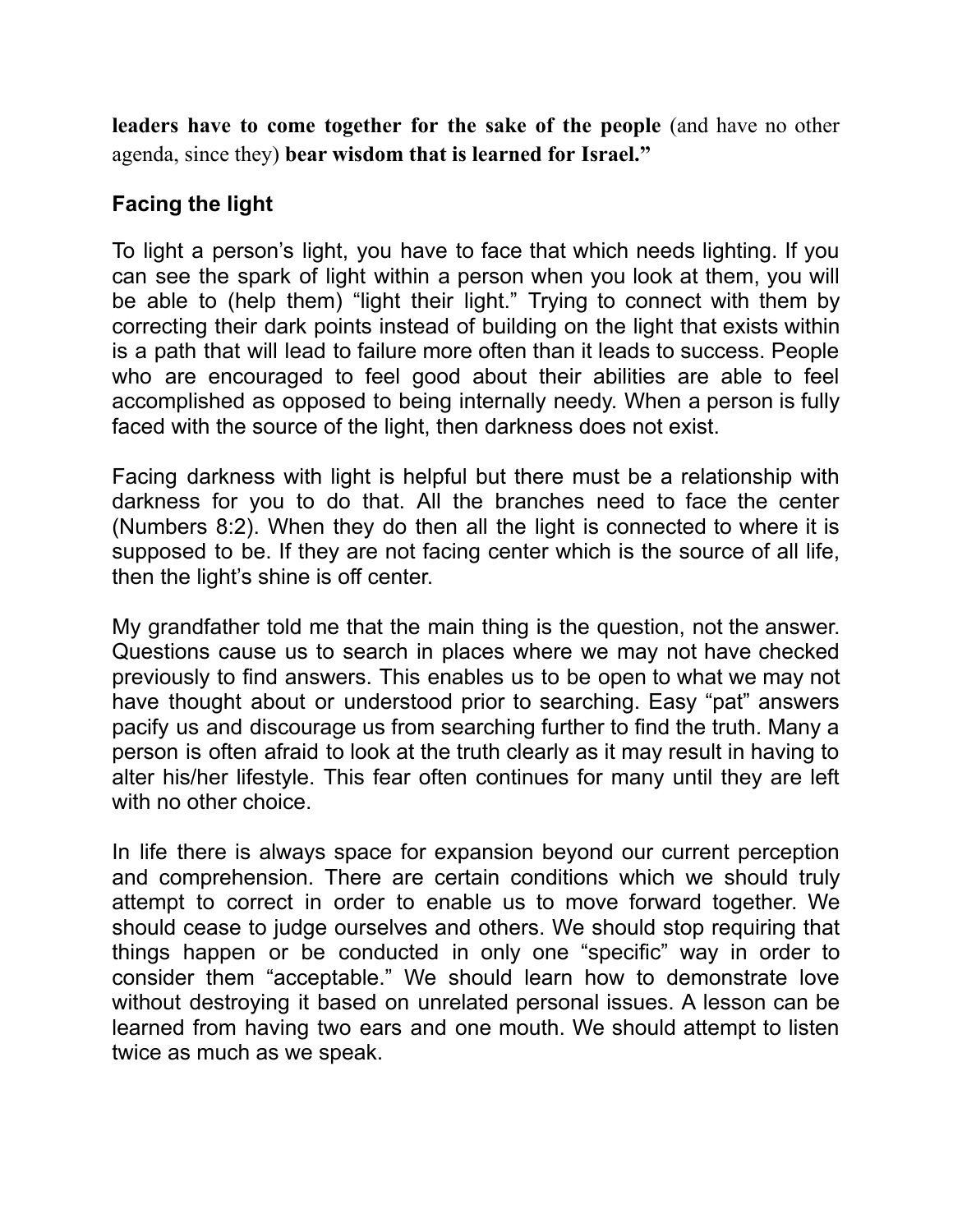When looking at matters from a physical or spiritual perspective, what we see is limited. When large groups of people regain their ability to connect with pure hearts, we will no longer need to understand every facet of things before we can accept them as simply being what they are. That will allow people and things to simply be themselves with no requirement to alter their identifying traits. In this way the whole world will undergo metamorphosis to a state of peaceful co-existence.

Life is full of choices. How we relate to those choices is often reflective of who we are and our living environment with its impact upon us. In our busy lives it is so easy to focus on the surface and ignore the very depths of our being. The flower bud is a budding example.

Initially one only sees the "bud" of the flower. However, when one recognizes that this is representative of the beginning of a larger creation it can alter the way in which one views the developing plant. We can choose to focus on every detail of something or see a picture that encompasses the whole. Details may enable us to better understand something. Yet becoming fixated on small details may cause us to lose the larger purpose of our existence.

Instead of searching for complete truth and revelation, people the world over revere small bits and pieces of truth and hold them sacred. This closes them off from discovery of truths that exist beyond their limited space. The strength of their attachments often prevents them from letting go of superfluous behaviors and beliefs that limit their connection to the larger universal order.

Is the god you believe in limited to your belief? When we pause to look more deeply, we may find that there are many things that we hang onto that make no difference on a physical or spiritual plane. Leaders of groups try to persuade people to do things by scaring them into believing that not doing so will result in evil consequences. Thus, people are often afraid of losing their standing in good graces within that group, as any deviation on their part will cause them to be negatively judged and punished.

The only thing that will become lost when one considers the truth in order to determine one's course of action is the power of certain people to corrupt things. It is said that assigning absolute power (to any one person or group of people) has the power to corrupt absolutely. Consider then the results of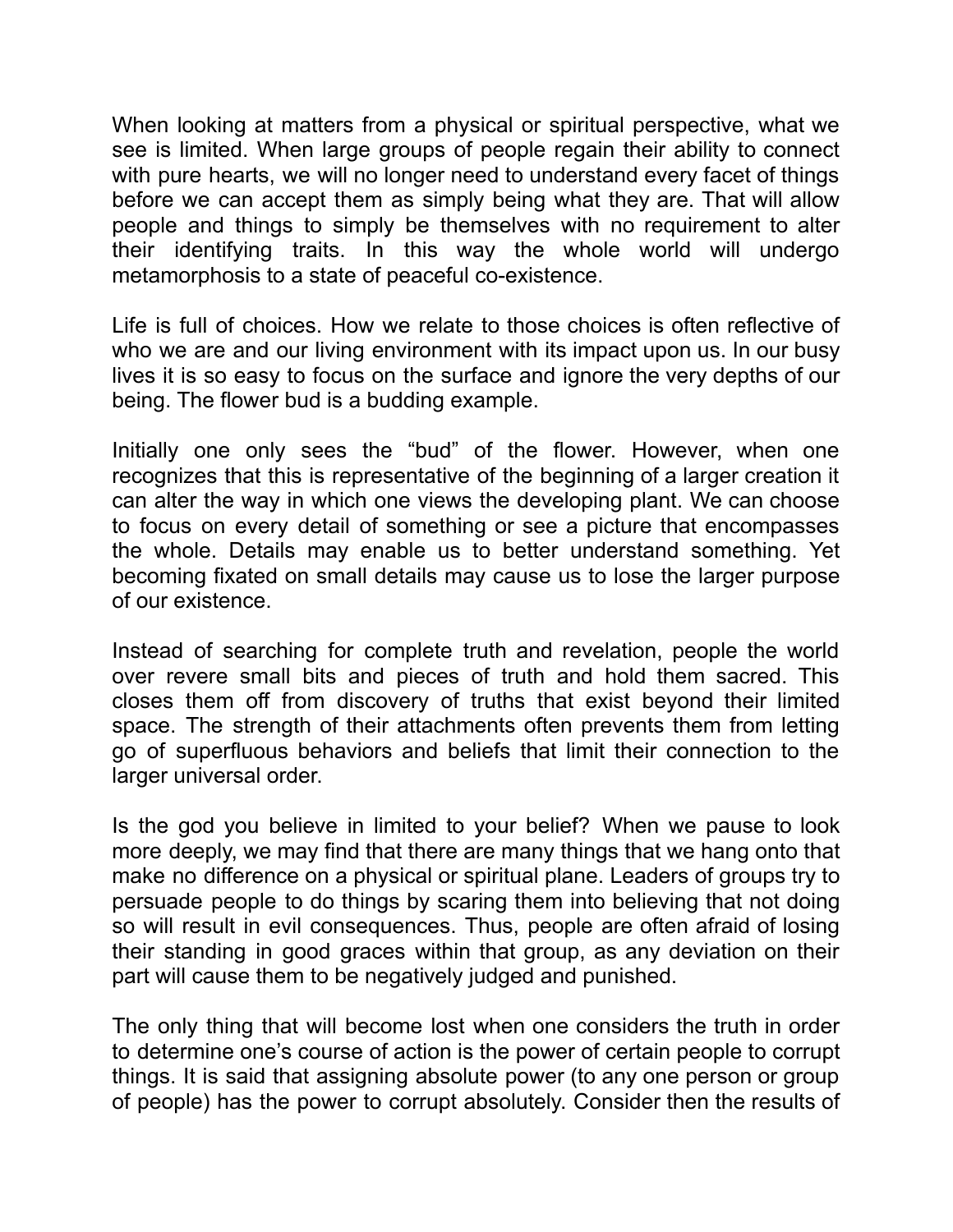accepting that the only place that one should turn to for answers is the source that truly controls and properly assigns the flow of all power and energy. It is a place which will not allow you to either succumb to or be affected by any type of corruption. There is only One, the source of truth and light that illuminates our world when we open ourselves to reception.

## **Our Journey**

When we are clouded and don't know how to proceed, it is because we are at that moment precisely where we belong. Life and its journey are often difficult to comprehend. No matter what we do or think, our limitations provide the blockage that prevents our ability to see further. People use many tools thinking that they have the answer but those tools are part of a progression that is only part of their journey.

During the course of our life we sometimes take a shorter route and sometimes choose to take a longer path. Sometimes we are clouded or have blockages that cause us to decide to go the more problematic route. At times we think that we are clear and on the right route, yet we are actually blinded from seeing that our choices will not lead us to what it is that we ultimately desire.

At the designated time, the clouds will rise up and remove the obstruction from our view. At that point we can clearly see where to go. When we know or have faith that this is entirely orchestrated by the Creator of all existence it makes it easier to let go.

When we let go of our need to understand, we allow the opening for whatever it is that we need to know, to come to us. "By going according to the direction of the ever-present Creator we keep the connection (Numbers 9:23)." Sometimes you must remain in a place for a day. Sometimes you stay for a longer period of time. By letting go of the urgency to change things we allow each assigned thing to run its proper course.

In Numbers 11:27-29 we read that a person who saw that others were prophesying in the camp ran to report to Moses about their improper behavior. Moses' response was that it would be wonderful if all the nation of God were prophets and that God would give His spirit on them.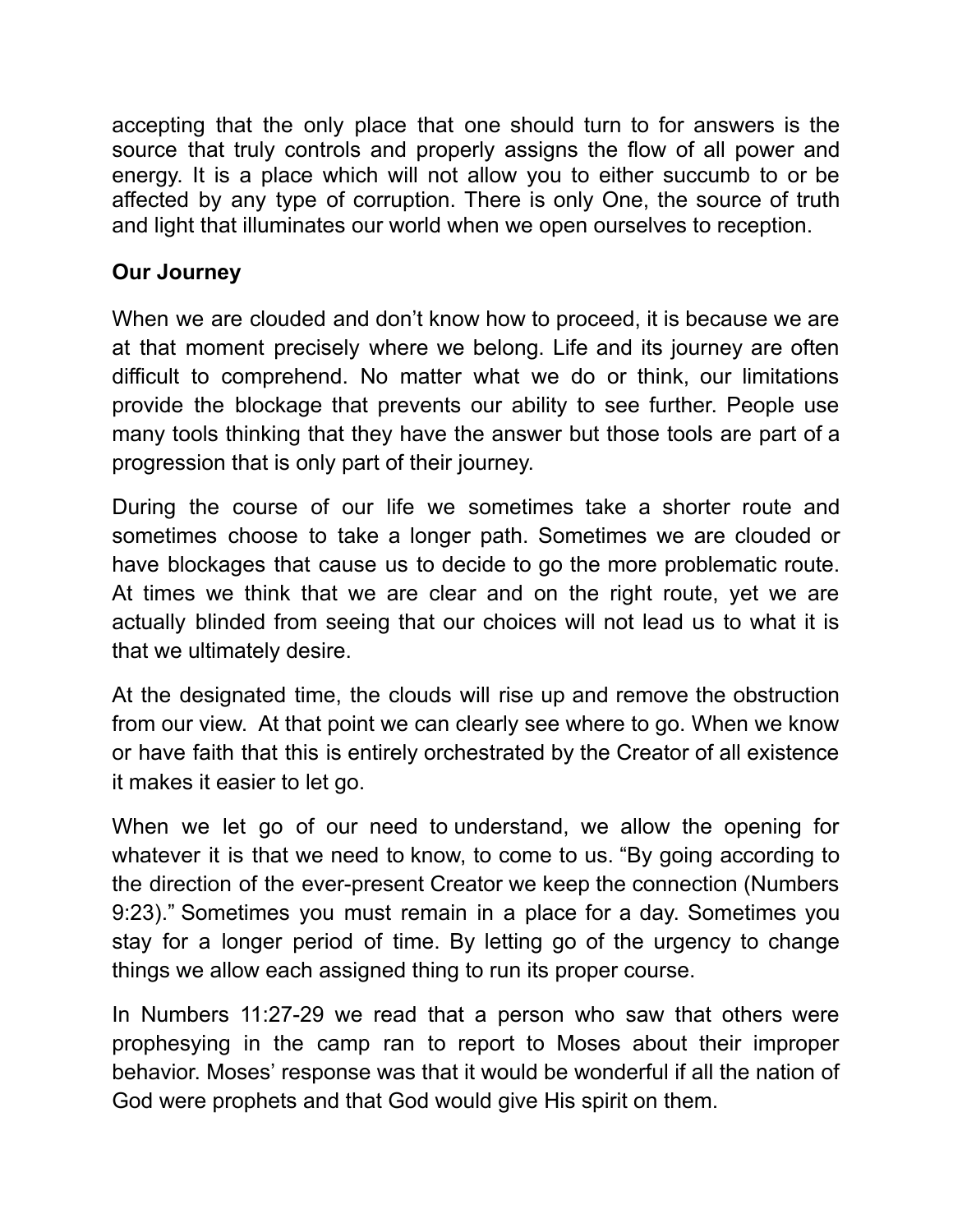By letting go, and becoming part of the flow, we open ourselves, and thus our potential for being a light unto others. Although it may not be every person's job to be that light for others, each one of us needs, at least, to bring our personal light into this existence. There are some who are designated to become guides for others.

This is the embodiment of the Hebrew term Levi or Levite, which means intense bonding and connection. Therefore, it was that "the Levites were chosen from amongst the children of Israel (Numbers 8:14)."

The work of the head leaders is to elevate the people who project illumination. Those people, in turn, are then able to assist others in their individual connection with the creator life force that is within. In this manner we become collectively responsible for one another until the soul of each person shines in the physical realm.

Keeping our focus constantly on the Creator allows us to have experiences while always remaining connected. Maintaining our connection allows us to see the hand of the Creator within each experience. Our belief is limited by what we believe in. Therefore, if we base our belief in an existence that has no definition, we will not become stuck by definitions. This will enable us to flow within each moment in a responsible way.

As each day progresses and the problems in the world continue, I see many people opening up in order to follow their hearts and souls. Difficulties are poking people, ultimately causing them to realize that their true power lies within. It is a power that takes us beyond the structures of the society, as we know it. It catapults us into a world that is loving, accepting, peaceful and respectful. As we meet up with those who are still in various stages of this journey, we should endeavor to support them in any way possible.

The inner workings of each existence are where we need to search. People have been kept in the dark by all the theological, philosophical, intellectual and emotional components of society. Most people attempt to do the right thing in order to fix the world. Yet they do not realize that they are not addressing the real issue. The real issue is not what we see. Rather it is to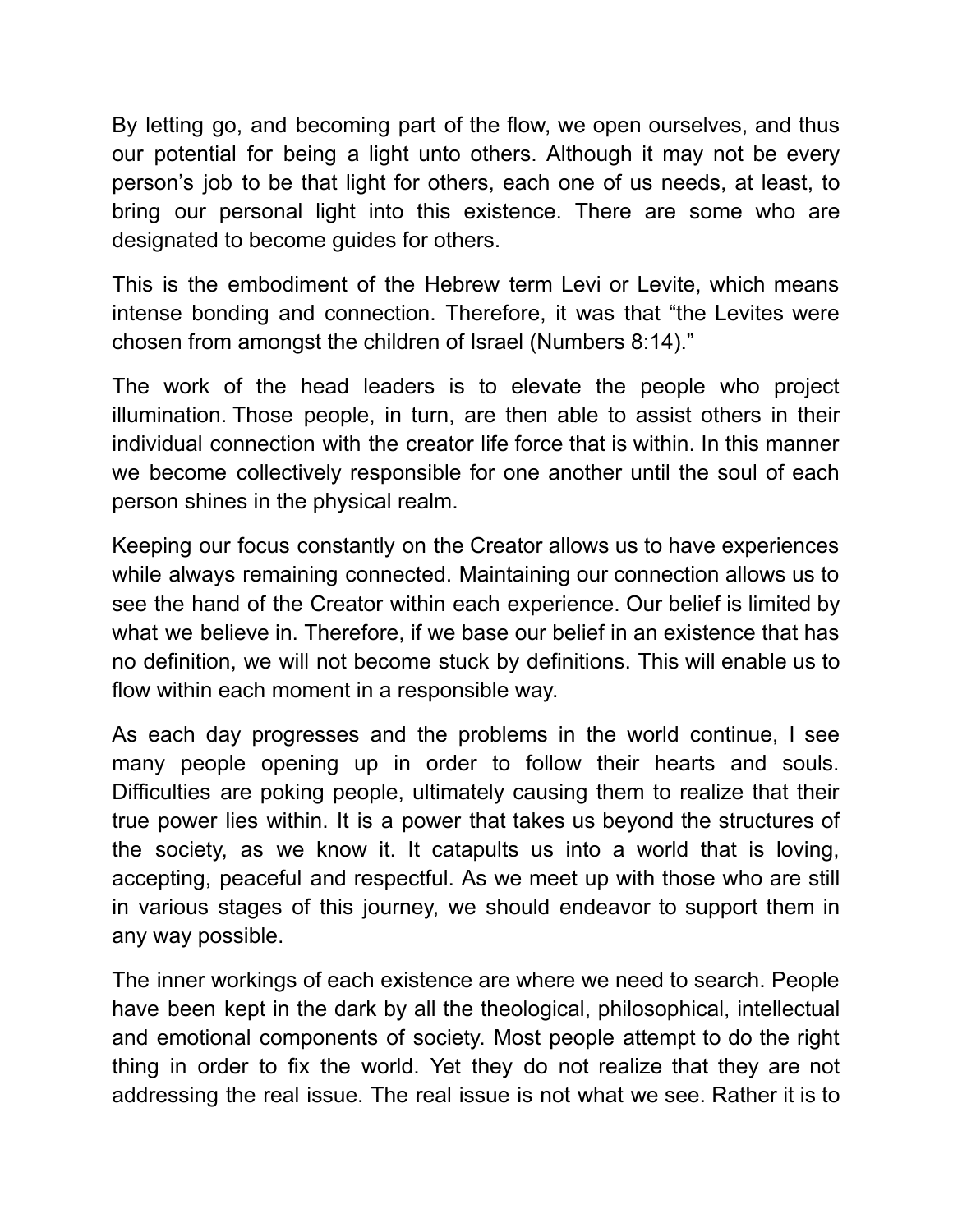determine the cause and ultimate purpose for it being here and it actually ends up being very simple.

During the course of the centuries, many people did not understand or accept the presence of the real spiritual world within their society. The soul was viewed as an opposite to the body. Today there is an opening for all to combine these necessary components in order to bring about balance and completion. We are currently living in a time when everything is about to become one. The issues of the past will remain in the past. They will not be moving forward with us.

Anyone who feels that they wish to be an active participant in what is happening is welcome to contact another person who is truly open to what is happening. By sharing one's abilities with others who also have abilities we become more united. This is something that we should attempt, even as each of us caters to his or her own individual progression.

With love and blessings to you.

## Numbers chapter 8-12

As we look or connect with leaders and guides we often do so based upon our own limits. Thus we choose a person who supports people who have our specific types of limitations.

Love and humility are the attributes we require from our leadership. Unfortunately, many of our leaders only seem to be capable of loving those constituents who support the personal agenda of the leader. Many spiritual leaders "display" humility simply because it gives them power over others. In this they are feeding their egos instead of spending their time assisting in the growth and connection of those who look up to them.

The first tablets that Moses brought down from Mt Sinai were transparent. The writing could be seen from both sides and appeared in a way that could be read the same from either side. There was no dark side. At that point the people could have immediately progressed into the land of Israel,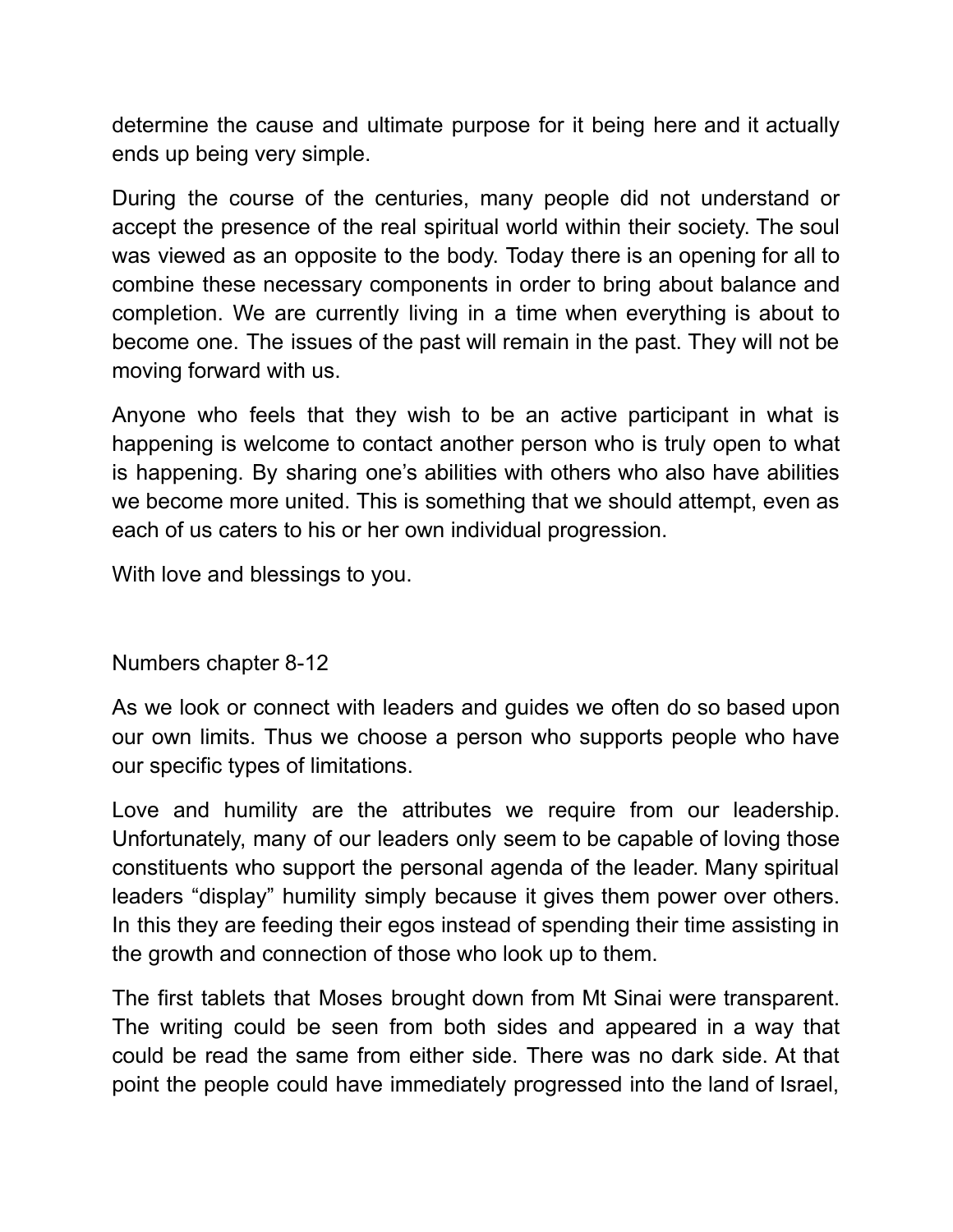and all people would have dispersed. Everything would have transpired in a totally peaceful manner with no fighting.

Now that the first tablets are broken there is a dark side. Now, in addition to all of the love in the world there is a reflection that occurs that causes an unknown and uncertain aspect to attach with the love that exists. The reception of the guidance to the people is one that is laden with confusion as there are corresponding agenda that come along with that guidance.

With the leaders in the middle (as our conduits) do we actually get anywhere? It seems that people cannot, or do not wish to, take responsibility for themselves.

It appears that the leaders are concerned with their own agenda and thus do not help the situation. In this miasma where are we? In our understanding of priorities where does this put God or the Creator of all existence?

Aharon represents love. He is told that when he opens people's souls through love he should combine the physical with the spiritual. This is because if you only relate to one part then you can never fully balance creation. While this sounds good, society does not live that way. So all of those who proclaim, "All you need is love," have given themselves an agenda that has limitations and a price.

Exclusive spiritual or exclusive physical love is not sufficient. Rather it is a simultaneous combining of the two that can produce the balance that is needed in order to begin to do what is required of us. Without either one of those components we are left searching for what is missing, and are open to misinterpretation of what is the missing component.

What can be done when some people are open to giving love but not receiving while others are open to receiving but not giving? There are also those who do not give or receive. No matter the combination or percentages of giving and receiving, most persons suffer pain from the experience. This pain has a dramatic effect on their lives.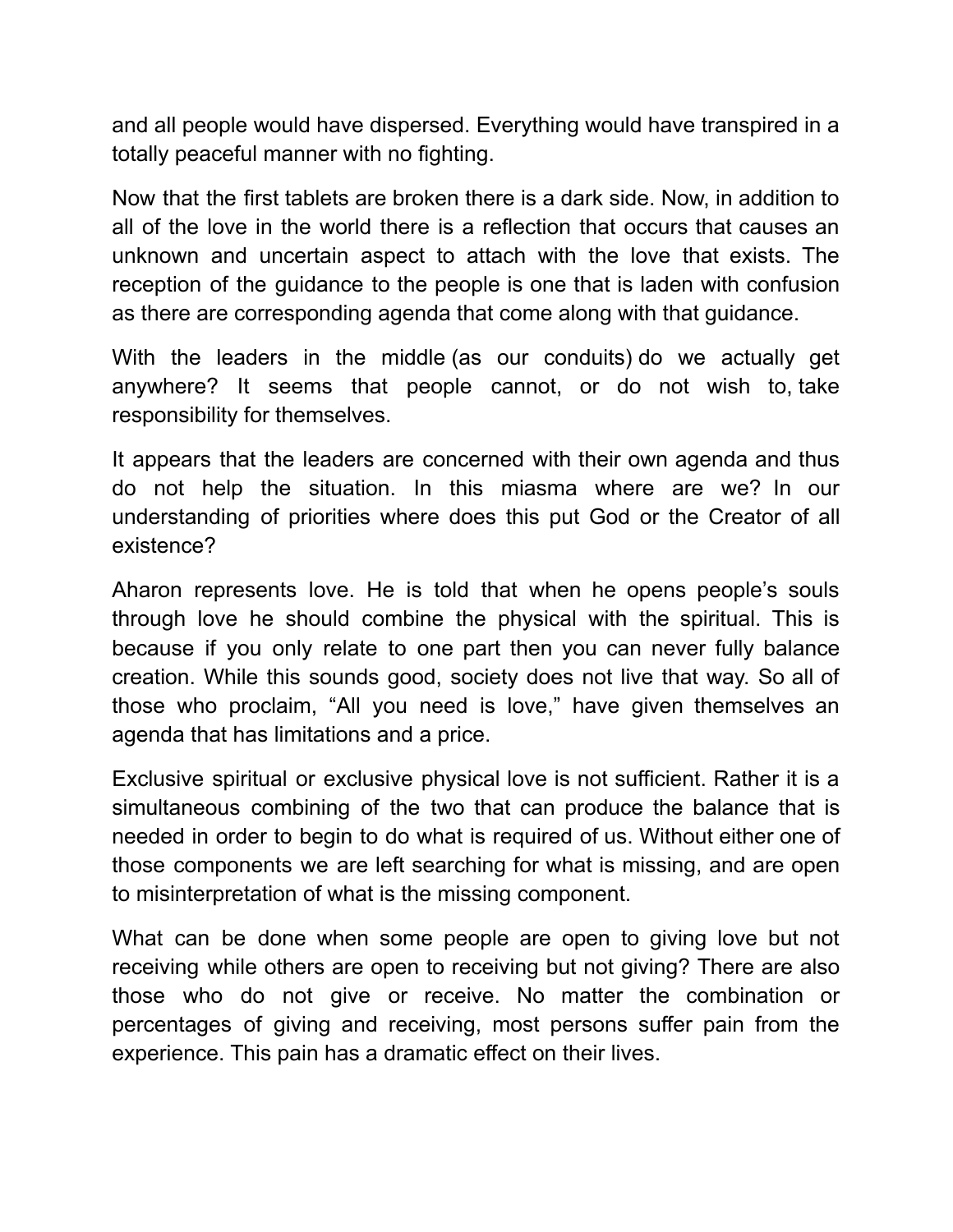The Torah teaches that the people must be guided "Ehl mool pnei hamenora." Towards the things that have, reflect or represent connection, you should guide them.

The Levites are the people who are now responsible to connect people with the Creator in creation. They need to be purified, cleansed and prepared in order to fulfill their mission. This purification process also separates them from the people temporarily in order to create a working unity amongst them.

As part of the purification process for the people, the Passover sacrifice is brought this one time in the desert. This is for those who did not do it in Egypt and demonstrates that universally there is always a chance for change and correction.

The people who lived in Egypt for so long as slaves are now living without a schedule. They have no idea about when or how they will travel. They travel three days without rest. This is one of the confusing issues and changes that prompt the people to complain.

Meanwhile God gives everything to the people and responds with anger when they do not accept his methodology in giving. How different is this from people who reach out with love and are not understood? Utter turmoil and chaos reigns. The people complain.

We are here to love and with it also evolve (love spelled backwards). Love often comes with expecting the other person to respond the way I want or think. What a fine mess we live in.

Moses tells his father-in-law to travel with him so that he can have all the good that God gives them. He responds, "I have all the good that I need at home." Similarly, we go on a journey in this world wanting to connect with God. Spiritual leaders attempt to convince us to join "their way" but sometimes a person already has the connection they need.

A stage needs to be set for the people to be united since unity protects. We each are our own unique expression of the Creator life force in this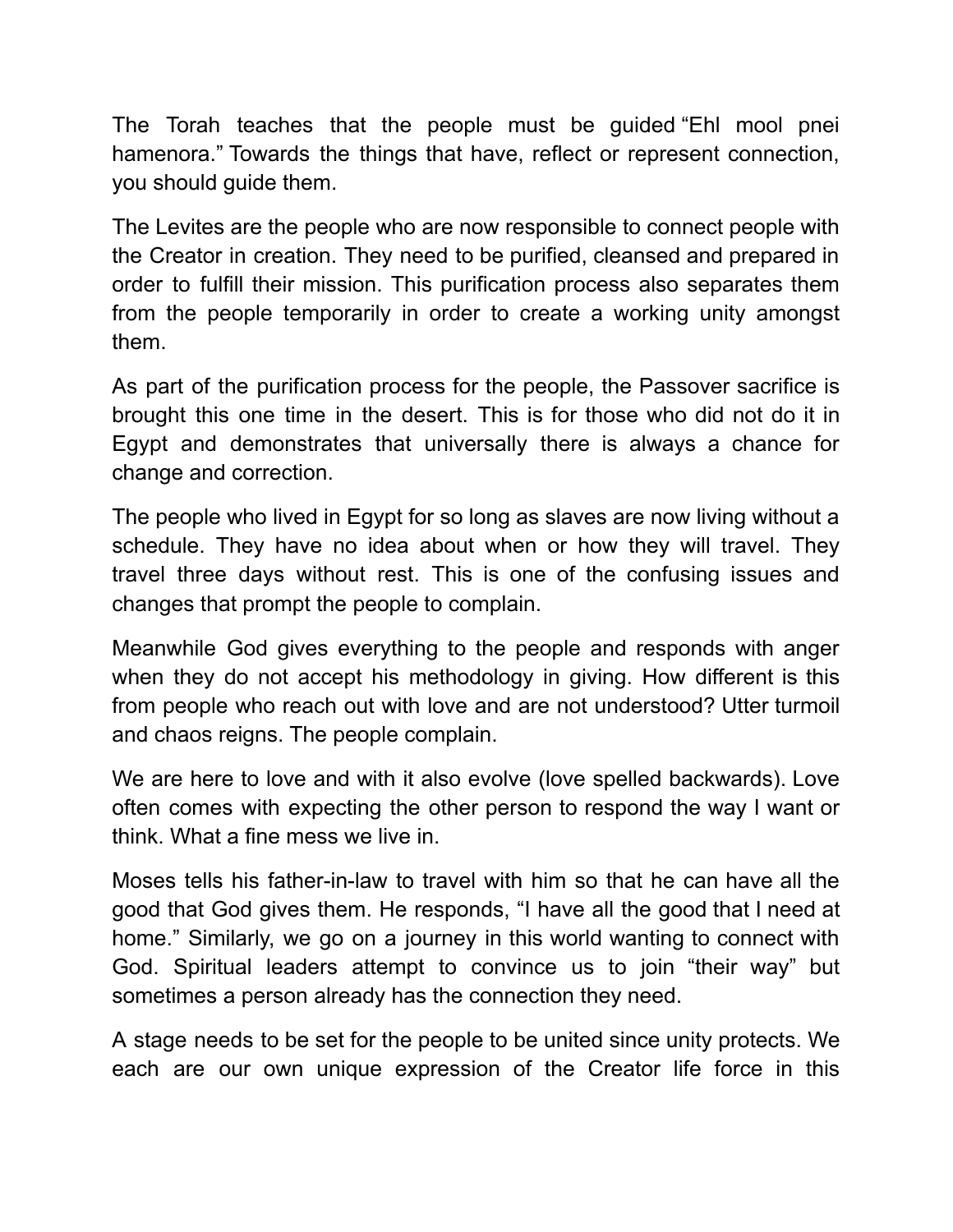creation. Yet the humbleness with love is what can keep all the differences together.

The transition that occurred after the people were brought out of Egypt was difficult. Now their physical needs are constantly being met. This is most difficult as they cannot readily disassociate themselves from the lives they lived prior to their time in the desert. Their memories still plague them and dictate their behavior patterns. In fact, they are constantly crying and complaining to Moses, who is overwhelmed by having to deal with all of their complaints and their demands.

In order to alleviate the stress on Moses, and to amply address the issues of the people, God tells Moses to gather the elders together. By giving some of Moses' power of spirit to the elders they can assist in dealing with the turmoil of the people.

There are those that are prophesying that Moses will die. Moses is not bothered or concerned by their predictions but many of his supporters are upset. This is often the case when people are attached to a leader who they think is invincible or is their connection to the infinite. When a challenge is brought that threatens the image that people have of their leader, they become insecure.

The people are followers and are ready to go into the holy land but the leaders are hesitant because it may change their status of control. Unfortunately, leaders often halt their people's chances to better themselves when they feel that their authority might lose its significance in the process.

Aharon and Miriam are united in their goal for the Jewish people and their brother Moshe. However, they have an agenda making it impure or that takes some of the shine away. This further illustrates that in each moment one must be open to changing in the way that God wants and not be stuck in an agenda, no matter how holy it seems. It is Moses who does not have the contradiction because all he wants is to do the will of God in each moment.